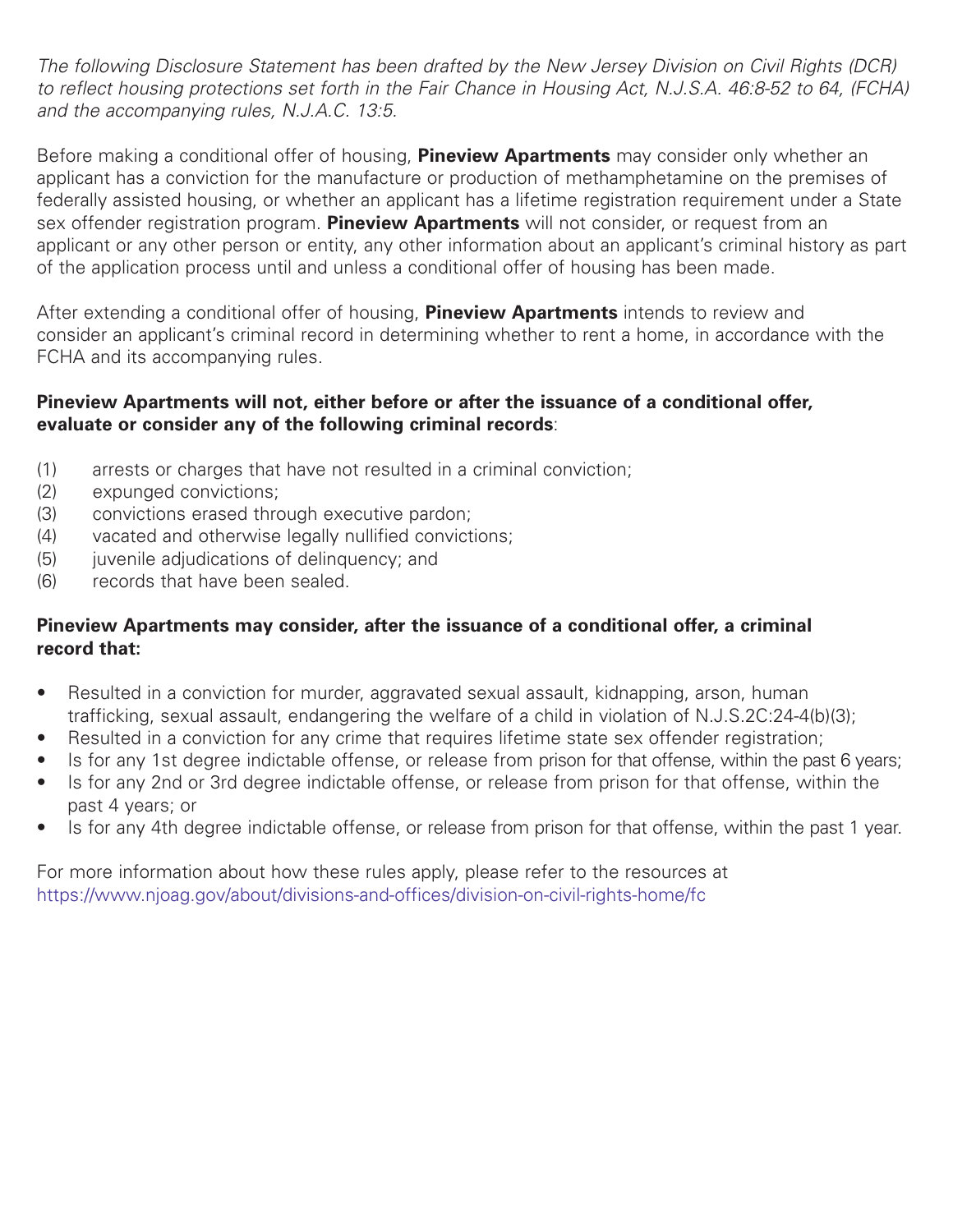**Pineview Apartments** may withdraw a conditional offer based on your criminal record only if **Pineview Apartments** determines, by a preponderance of the evidence, that the withdrawal is necessary to fulfill a substantial, legitimate, and nondiscriminatory interest.

**Pineview Apartments** utilizes any vendor or outside person/entity to conduct a criminal record check on their behalf, **Pineview Apartments** will take reasonable steps to ensure that the vendor or outside person/entity conducts the criminal record check consistent with the requirements of the FCHA and rules. Specifically, if **Pineviewb Apartments** receives a criminal history inquiry conducted by a vendor or outside person or entity that is conducted in violation of the FCHA in that it reveals a record that is not permitted to be considered under the FCHA, **Pineview Apartments** must show that it did not rely on that information in making a determination about your tenancy.

**If you are subjected to the withdrawal of a conditional offer of housing due to criminal history, you have the right to request and receive the materials relied upon by Pineview Apartments in making this determination.**

**You have the right to dispute, within ten (10) days of receiving this statement, the relevance and accuracy of any criminal record, and to offer evidence of any mitigating facts or circumstances, including but not limited to your rehabilitation and good conduct since the criminal offense. You may also provide evidence demonstrating inaccuracies within aspects of your criminal record which may be considered under the FCHA, or evidence of rehabilitation or other mitigating factors to Pineview Apartments at any time, including after the ten days.**

Any action taken by **Pineview Apartments** in violation of the process laid out in this statement may constitute a violation of the FCHA. **If you believe that any owner, agent, employee, or designee of Pineview Apartments has violated any of the above requirements, you may contact the New Jersey Division on Civil Rights at www.NJCivilRights.gov 1-866-405-3050).** A complaint must be filed with DCR within 180 days of the allegedly discriminatory conduct. You cannot be subjected to retaliation for filing a complaint or for attempting to exercise your rights under the FCHA.

DCR has several fair housing fact sheets available at **https://www.nj.gov/oag/dcr/housing.html**, or available for pickup in any of DCR's four (4) regional offices.

| 31 Clinton Street, 3rd Floor<br>Newark, NJ 07102 | 5 Executive Campus<br>Suite 107, Bldg. 5<br>Cherry Hill, NJ 08002 |
|--------------------------------------------------|-------------------------------------------------------------------|
| 140 East Front Street, 6th Floor                 | 1601 Atlantic Avenue, 6th Fl.                                     |
| Trenton, NJ 08625                                | Atlantic City, NJ 08401                                           |

| Housing Provider Signature   | Date |
|------------------------------|------|
|                              |      |
| Prospective Tenant Signature | Date |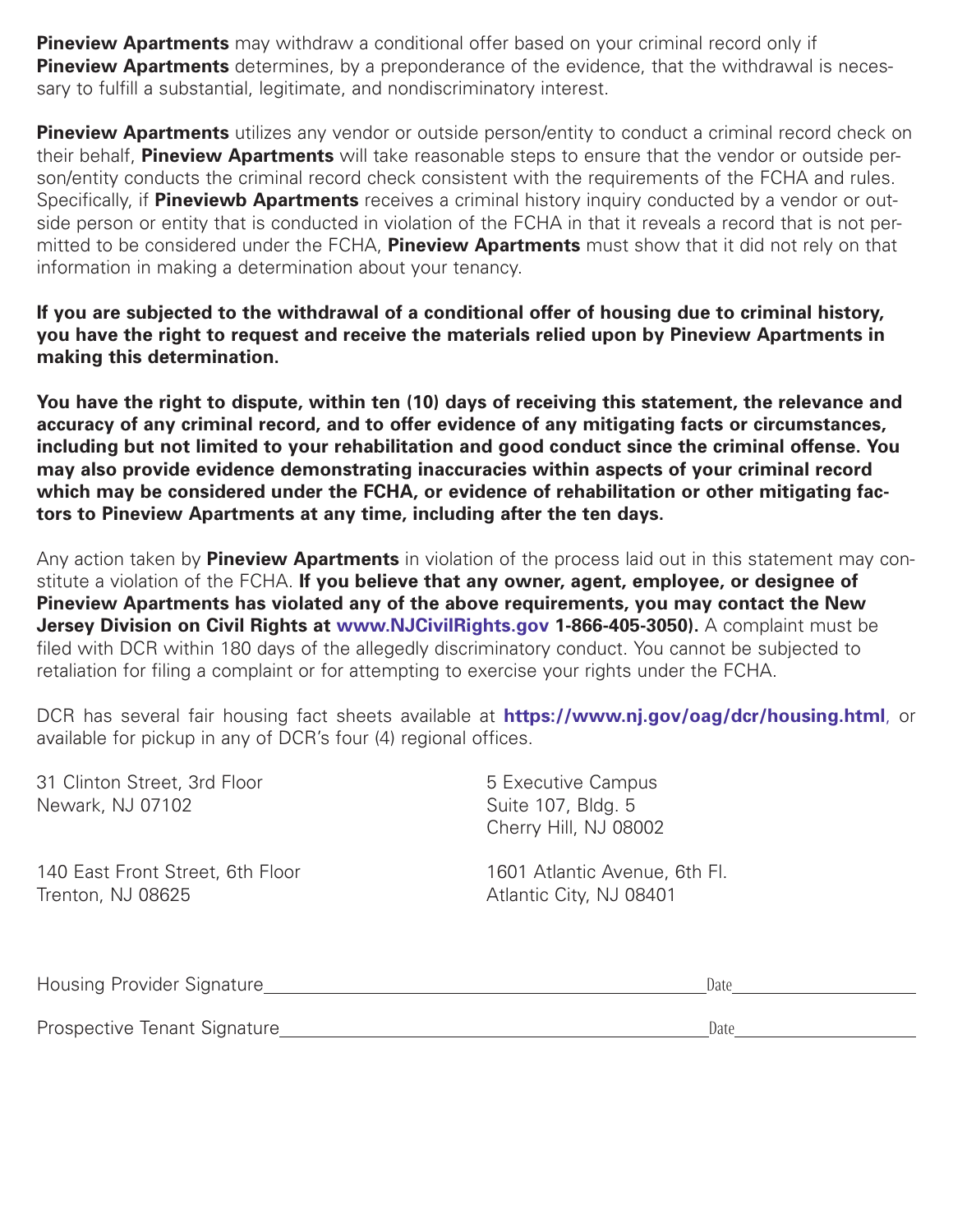# **the K AMSON CORPOR ATION COMMUNITIES FOR BETTER LIVING**

# Pineview Apartments

2250 West County Line Road, Jackson, New Jersey 08527 Phone Number: (732) 364-3137 Fax: (732) 905-1830

#### **Application For Lease Must be completed in its entirety to be processed.**

All verification services to be provided to PINEVIEW APARTMENTS under terms of this agreement entered into with a licensed contracted consumer credit agency and the accuracy thereof shall be conditioned by the requirement that applicant and customer provide the following information as to the individual applicants below. Where inapplicable information is requested, mark N/A. Applicant and customer shall sign and date this document in appropriate space below prior to its submission to a licensed contracted consumer credit agency. Multiple applicants, including spouse, must complete and sign.

The undersigned hereby agrees to execute a lease, in the event of the approval if the rental application for apartment for the term commencing on (approximately) at a monthly rate of \$ payable monthly in advance on the first day of each month.

Once the rental application has been approved and the applicant accepts an apartment, the applicant must submit a reservation fee in the amount of \$300.00 along with the Certificate of Occupancy fee, where applicable, to reserve an apartment. In addition, a security deposit, or a security deposit alternative, must be paid upon signing of lease. AAll payments must be made using the company accepted payment methods. See leasing agent for instructions. No cash or money orders will be accepted. Applicant agrees that if applicant fails to take possession of the premises. Landlord may retain as liquidated damages, the reservation fee and any other monies paid by applicant. Upon signing the lease, the first month's rent and/or prorated rent, security deposit, or security deposit alternative and any other fees must be paid in full before any apartment keys will be given out.

The undersigned has read the foregoing and certifies that the facts set forth in the accompanying rental application are true and correct and that the rental application submitted for the purpose of inducing approval of the application in the undersigned's behalf. In the event that this application is not approved, the undersigned shall be entitled to have the return of the reservation fee made and no more, and all rights of the undersigned shall thereupon terminate and end absolutely. The \$35.00 fee per applicant for investigation of the undersigned's application is under no circumstances refundable. Landlord does not provide renter's insurance. It is mandatory that all residents purchase and maintain a tenant or renter's liability insurance policy at the sole expense of the resident for the length of their tenancy. At time of lease **signing, new resident must provide a copy of the liability insurance policy.**

| <b>APPLICANT NAME</b>    |                                                                                                                                                                                                                                        |        |      |      | Date of birth SS#                       |       |
|--------------------------|----------------------------------------------------------------------------------------------------------------------------------------------------------------------------------------------------------------------------------------|--------|------|------|-----------------------------------------|-------|
|                          | First                                                                                                                                                                                                                                  | Middle | last |      |                                         |       |
| <b>CO-APPLICANT NAME</b> |                                                                                                                                                                                                                                        |        |      |      | Date of birth $SS#$                     |       |
|                          | First                                                                                                                                                                                                                                  | Middle | Last |      |                                         |       |
|                          |                                                                                                                                                                                                                                        |        |      |      |                                         | State |
|                          | Other Occupants: University of the Contract of the Contract of the Contract of the Contract of the Contract of the Contract of the Contract of the Contract of the Contract of the Contract of the Contract of the Contract of         |        |      |      |                                         |       |
|                          | Name                                                                                                                                                                                                                                   | SS#    |      | Age  | Relationship                            |       |
|                          |                                                                                                                                                                                                                                        |        |      |      |                                         |       |
|                          | Name                                                                                                                                                                                                                                   | SS#    |      | Age  | Relationship                            |       |
|                          |                                                                                                                                                                                                                                        |        |      |      |                                         |       |
|                          |                                                                                                                                                                                                                                        |        |      |      |                                         |       |
|                          | Street                                                                                                                                                                                                                                 | Apt#   |      | City | State                                   | Zip   |
|                          | From: <u>contract the contract of the contract of the contract of the contract of the contract of the contract of the contract of the contract of the contract of the contract of the contract of the contract of the contract o</u>   |        |      |      |                                         |       |
|                          | Dates: To: experience and the contract of the contract of the contract of the contract of the contract of the contract of the contract of the contract of the contract of the contract of the contract of the contract of the          |        |      |      |                                         |       |
|                          | Present Landlord/Resident Mgr.                                                                                                                                                                                                         |        |      |      | Apt. Name/If Home-Mortgage Co. \$ Loan# |       |
|                          |                                                                                                                                                                                                                                        |        |      |      |                                         |       |
|                          | Have you ever been evicted from any leased premises?<br><u>Let yes</u> , explain entity and the contract the contract the contract the contract of the contract of the contract the contract of the contract of the contract of the co |        |      |      |                                         |       |
|                          |                                                                                                                                                                                                                                        |        |      |      |                                         |       |
|                          |                                                                                                                                                                                                                                        |        |      |      |                                         |       |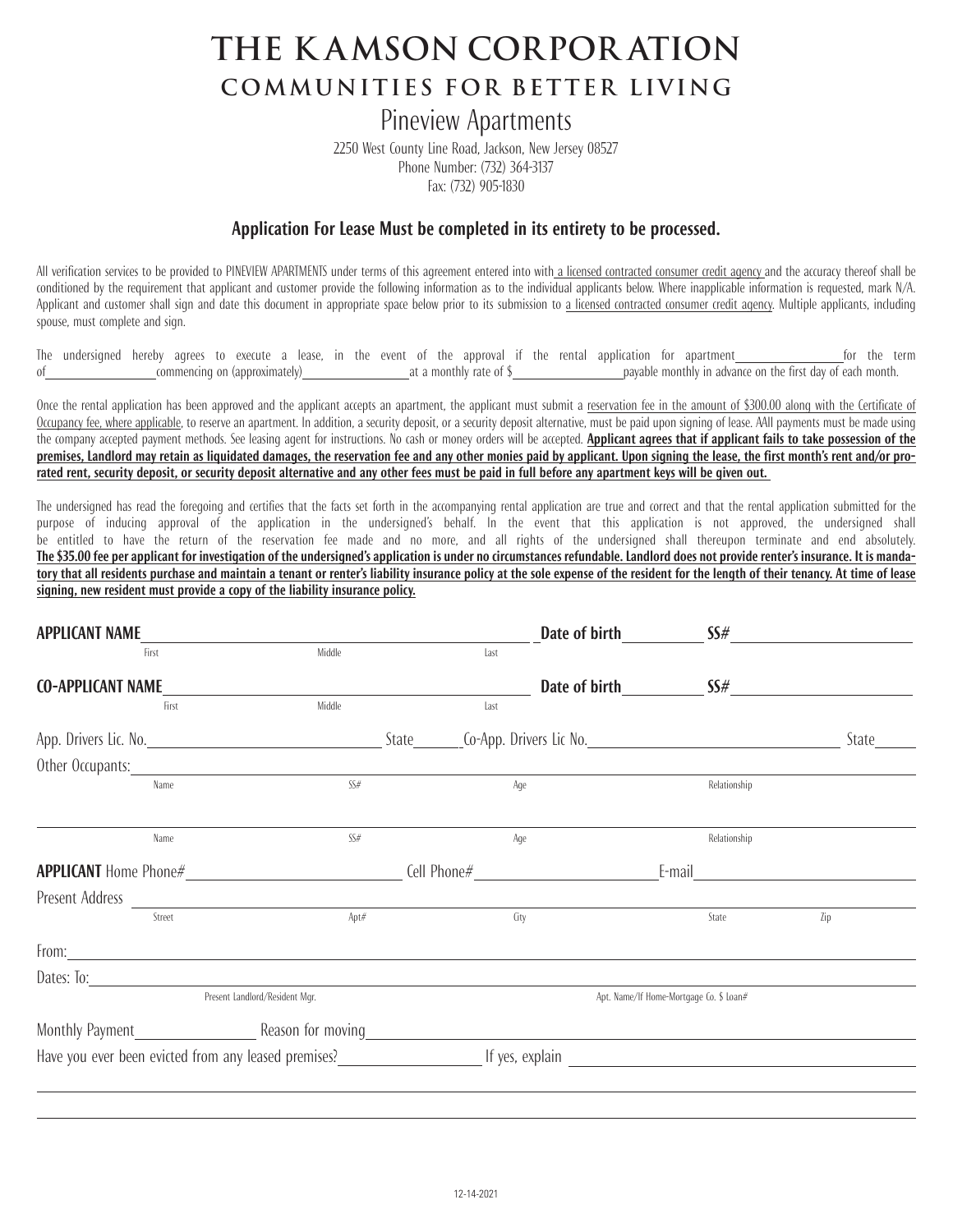# **APPLICANT**

| Previous Address                                                               |                                                     |                                                                                                                                                                                                                                      |                                                                                                                |                     |
|--------------------------------------------------------------------------------|-----------------------------------------------------|--------------------------------------------------------------------------------------------------------------------------------------------------------------------------------------------------------------------------------------|----------------------------------------------------------------------------------------------------------------|---------------------|
| Street                                                                         | Apt#                                                | City                                                                                                                                                                                                                                 | State                                                                                                          | Zip                 |
|                                                                                | Previous Apt. Name or Landlord <b>Exercise 2018</b> |                                                                                                                                                                                                                                      |                                                                                                                |                     |
|                                                                                |                                                     | Address                                                                                                                                                                                                                              | Phone                                                                                                          | How long?           |
|                                                                                |                                                     | Monthly Payment <b>Example 2018</b> Reason for moving                                                                                                                                                                                |                                                                                                                |                     |
|                                                                                |                                                     |                                                                                                                                                                                                                                      | Phone Position Position Position Provides Providence Position Providence Providence Providence Providence Prov |                     |
| Business Address <b>Exercísion Exercísion Exercísion Exercísion Exercísion</b> |                                                     |                                                                                                                                                                                                                                      |                                                                                                                |                     |
| Street                                                                         | City                                                | State                                                                                                                                                                                                                                | Zip                                                                                                            |                     |
|                                                                                |                                                     |                                                                                                                                                                                                                                      |                                                                                                                | Gross weekly salary |
|                                                                                |                                                     |                                                                                                                                                                                                                                      |                                                                                                                |                     |
|                                                                                |                                                     |                                                                                                                                                                                                                                      |                                                                                                                |                     |
|                                                                                |                                                     |                                                                                                                                                                                                                                      |                                                                                                                |                     |
|                                                                                |                                                     |                                                                                                                                                                                                                                      |                                                                                                                |                     |
|                                                                                |                                                     |                                                                                                                                                                                                                                      |                                                                                                                |                     |
| Present Address                                                                |                                                     |                                                                                                                                                                                                                                      |                                                                                                                |                     |
| Street                                                                         | Apt#                                                | City                                                                                                                                                                                                                                 | State                                                                                                          | Zip                 |
|                                                                                |                                                     | From: <u>contract the contract of the contract of the contract of the contract of the contract of the contract of the contract of the contract of the contract of the contract of the contract of the contract of the contract o</u> |                                                                                                                |                     |
|                                                                                |                                                     |                                                                                                                                                                                                                                      |                                                                                                                |                     |
|                                                                                | Present Landlord/Resident Mgr.                      |                                                                                                                                                                                                                                      | Apt. Name/If Home-Mortgage Co. \$ Loan#                                                                        |                     |
|                                                                                |                                                     |                                                                                                                                                                                                                                      |                                                                                                                |                     |
|                                                                                |                                                     | Have you ever been evicted from any leased premises?<br><u>Letter and the second of yes, explain and the manus and the second of the second of the second of the second</u>                                                          |                                                                                                                |                     |
|                                                                                |                                                     |                                                                                                                                                                                                                                      |                                                                                                                |                     |
|                                                                                |                                                     |                                                                                                                                                                                                                                      |                                                                                                                |                     |
|                                                                                |                                                     |                                                                                                                                                                                                                                      |                                                                                                                |                     |
| <b>CO-APPLICANT</b>                                                            |                                                     |                                                                                                                                                                                                                                      |                                                                                                                |                     |
| Previous Address<br>Street                                                     | Apt#                                                | City                                                                                                                                                                                                                                 | State                                                                                                          | Zip                 |
|                                                                                |                                                     |                                                                                                                                                                                                                                      |                                                                                                                |                     |
| Previous Apt. Name or Landlord                                                 |                                                     | Address                                                                                                                                                                                                                              | Phone                                                                                                          | How long?           |
|                                                                                |                                                     |                                                                                                                                                                                                                                      |                                                                                                                |                     |
|                                                                                |                                                     |                                                                                                                                                                                                                                      |                                                                                                                |                     |
|                                                                                |                                                     |                                                                                                                                                                                                                                      |                                                                                                                |                     |
| <b>Business Address</b>                                                        |                                                     |                                                                                                                                                                                                                                      |                                                                                                                |                     |
| Street                                                                         | City                                                | State                                                                                                                                                                                                                                | Zip                                                                                                            |                     |
|                                                                                |                                                     | Employed since <b>Employed</b> Since                                                                                                                                                                                                 |                                                                                                                |                     |
| Previous Employer_                                                             |                                                     |                                                                                                                                                                                                                                      | Position_                                                                                                      |                     |